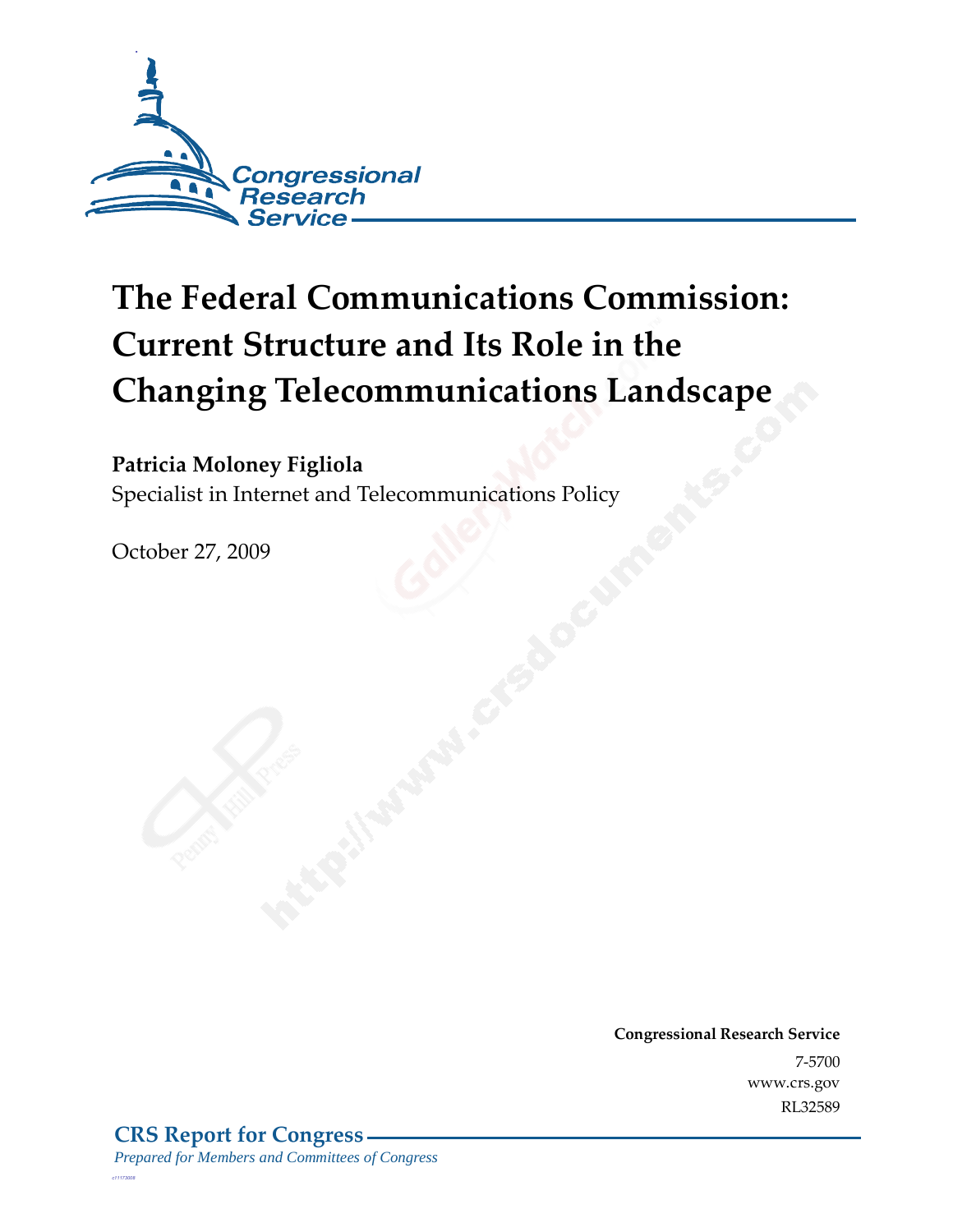## **Summary**

.

The Federal Communications Commission (FCC) is an independent Federal agency with its five members appointed by the President, subject to confirmation by the Senate. It was established by the Communications Act of 1934 (1934 Act) and is charged with regulating interstate and international communications by radio, television, wire, satellite, and cable. The mission of the FCC is to ensure that the American people have available—at reasonable cost and without discrimination—rapid, efficient, nation- and world-wide communication services; whether by radio, television, wire, satellite, or cable.

Although the FCC has restructured over the past few years to better reflect the industry, it is still required to adhere to the statutory requirements of its governing legislation, the Communications Act of 1934. The 1934 Act requires the FCC to regulate the various industry sectors differently. Some policymakers have been critical of the FCC and the manner in which it regulates various sectors of the telecommunications industry—telephone, cable television, radio and television broadcasting, and some aspects of the Internet. These policymakers, including some in Congress, have long called for varying degrees and types of reform to the FCC. Most proposals fall into two categories: (1) procedural changes made within the FCC or through Congressional action that would affect the agency's operations or (2) substantive policy changes requiring Congressional action that would affect how the agency regulates different services and industry sectors. During the 111<sup>th</sup> Congress, policymakers may continue efforts begun in the  $109<sup>th</sup>$  and  $110<sup>th</sup>$  Congresses to restructure the FCC.

On July 16, 2009, the House of Representatives approved the FCC's requested FY2010 budget of \$335,794,000, with a direct appropriation of \$1 million and the remainder to be collected through regulatory fees. On July 9, 2009, the Senate Committee on Appropriations approved a budget of budget \$335,794,000, however, with no direct appropriation. The requested budget includes funding for initiatives to modernize the Commission's information technology systems and consolidate key licensing systems to reduce costs and make licensing processes speedier and more effective; recruit additional staffing; seek additional funding to continue the DTV transition effort; and acquire additional vehicles and equipment for resolving spectrum interference issues, particularly interference that affects public safety officials. Beginning in the  $110<sup>th</sup>$  Congress, the FCC is funded through the Financial Services (House) and Financial Services and General Government (Senate) appropriations process as a single line item. Previously, it was funded through what is now the Commerce, Justice, Science appropriations process, also as a single line item. Most of the FCC's budget is derived from regulatory fees collected by the agency rather than through a direct appropriation. The fees, often referred to as "Section (9) fees," are collected from license holders and certain other entities (e.g., cable television systems) and deposited into an FCC account. The law gives the FCC authority to review the regulatory fees and to adjust the fees to reflect changes in its appropriation from year to year. It may also add, delete, or reclassify services under certain circumstances.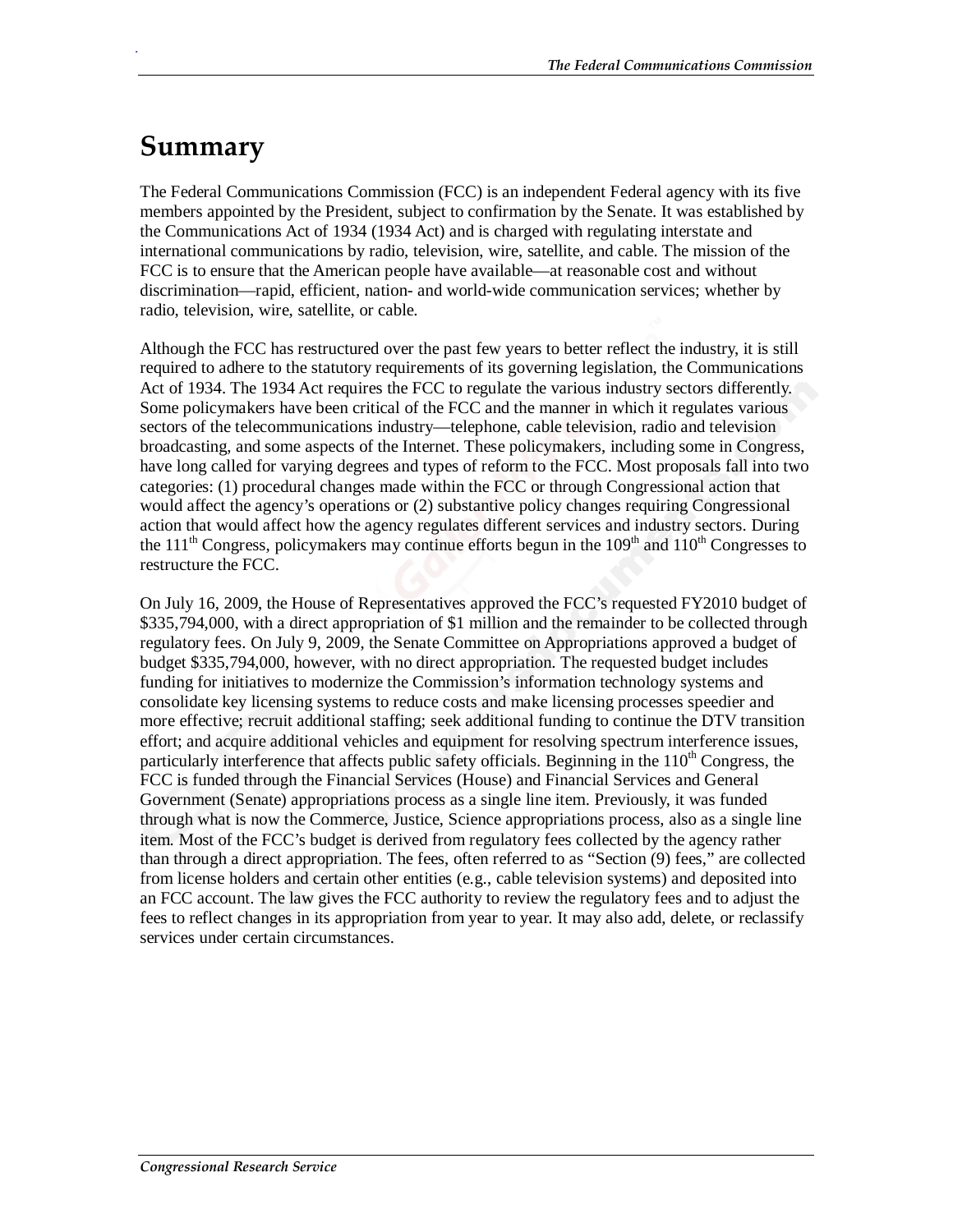## **Contents**

### Contacts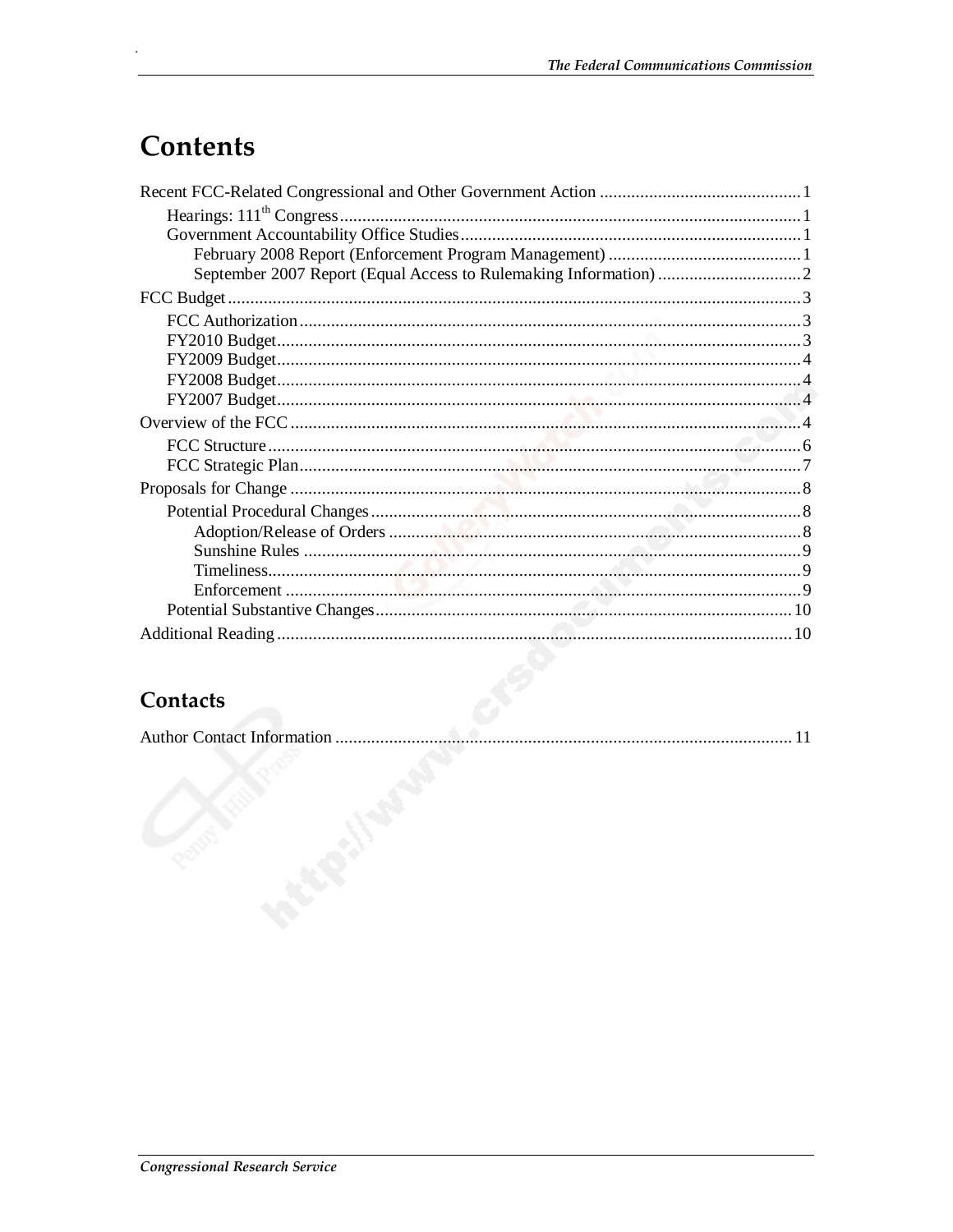## **Recent FCC-Related Congressional and Other Government Action**

The  $110<sup>th</sup>$  Congress assigned responsibility for Federal Communications Commission (FCC) appropriations process to the Subcommittee on Financial Services within the Committee on Appropriations, where it remains in the  $111<sup>th</sup>$  Congress.

#### **Hearings: 111th Congress**

.

On September 17, 2009, the House Committee on Energy and Commerce Subcommittee on Communications, Technology, and the Internet held a hearing on the oversight of the FCC. This was the first oversight hearing since Julius Genachowski became Chairman of the Commission and all five commissioners testified. The hearing examined the views of the FCC Commissioners on a wide array of issues, including the progress of the national broadband plan, challenges in creating a national public safety broadband network, and wireless competition.

On July 15, 2009, the Senate Committee on Commerce, Science, and Transportation held a confirmation hearing on the nominations of Mignon Clyburn and Meredith Attwell Baker to be FCC Commissioners. On July 24, 2009, the Senate approved both nominations.

On June 16, 2009, the Senate Committee on Commerce, Science, and Transportation held a confirmation hearing on the nomination of Julius Genachowski and renomination of Robert McDowell to be Chairman and Commissioner of the FCC, respectively. On June 25, 2009, the Senate approved both nominations.

On April 29, 2009, FCC acting Chairman Michael Copps appeared before the House Committee on Appropriations Subcommittee on Financial Services and General Government to explain the agency's budget proposal for FY2010, including a \$15 million request to upgrade its information technology and phone system. Other issues discussed included broadband deployment; spectrum management, including the D Block; and the digital television transition.

### **Government Accountability Office Studies**

The GAO has conducted two studies since 2007 related to the operation of the FCC.

#### **February 2008 Report (Enforcement Program Management)1**

According to the Government Accountability Office's (GAO) analysis of FCC data, between 2003 and 2006, the number of complaints received by the FCC totaled about 454,000 and grew from almost 86,000 in 2003 to a high of about 132,000 in 2005. The largest number of complaints

<sup>&</sup>lt;sup>1</sup> GAO, Report to the Chairman, Subcommittee on Telecommunications and the Internet, Committee on Energy and Commerce, House of Representatives, "FCC Has Made Some Progress in the Management of Its Enforcement Program but Faces Limitations, and Additional Actions Are Needed," February 15, 2008, available at http://www.gao.gov/ new.items/d08125.pdf.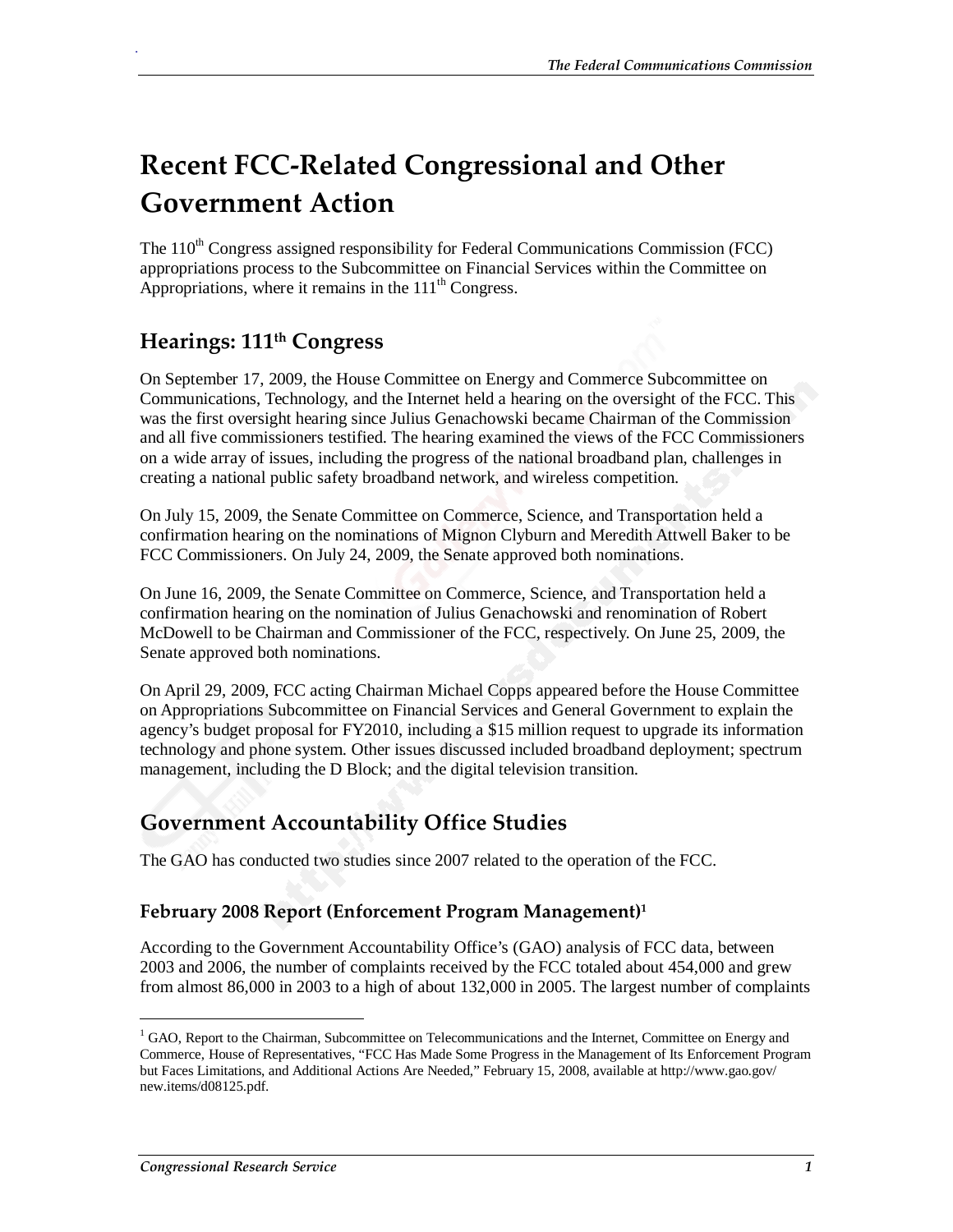related to violations of the do-not-call list and telemarketing during prohibited hours. The FCC processed about 95% of the complaints it received. It also opened about 46,000 investigations and closed about 39,000; approximately 9% of these investigations were closed with an enforcement action and about 83% were closed with no enforcement action. The GAO was unable to determine why these investigations were closed with no enforcement action because the FCC does not systematically collect these data. The FCC told GAO that some investigations were closed with no enforcement action because no violation occurred or the data were insufficient.

The GAO noted that the FCC assesses the impact of its enforcement program by periodically reviewing certain program outputs, such as the amount of time it takes to close an investigation, but it lacks management tools to fully measure its outcomes. Specifically, FCC has not set measurable enforcement goals, developed a well-defined enforcement strategy, or established performance measures that are linked to the enforcement goals. The GAO stated in its report that without key management tools, FCC may have difficulty assuring Congress and other stakeholders that it is meeting its enforcement mission.

The GAO found that limitations in FCC's current approach for collecting and analyzing enforcement data constitute the principal challenge the agency faces in providing complete and accurate information on its enforcement program. These limitations, according to the GAO, make it difficult to analyze trends; determine program effectiveness; allocate Commission resources; or accurately track and monitor key aspects of all complaints received, investigations conducted, and enforcement actions taken.

#### **September 2007 Report (Equal Access to Rulemaking Information)2**

In September 2007, GAO released a study, conducted in response to a Congressional request, on the FCC's rulemaking process. Specifically, the GAO studied four rulemakings as case studies to determine the extent to which the FCC followed the steps for rulemakings required by law, including those related to public participation.<sup>3</sup>

The GAO found that while the FCC generally followed the rulemaking process in the four case studies and most ex parte filings complied with FCC rules, several stakeholders had access to nonpublic information. For example, in discussions with some stakeholders that regularly participate in FCC rulemakings, multiple stakeholders generally knew when the commission scheduled votes on proposed rules well before FCC notified the public, even though FCC rules prohibit disclosing this information outside of FCC. Other stakeholders said that they could not learn when rules were scheduled for a vote until FCC released the public meeting agenda, at which time FCC rules prohibit stakeholders from lobbying FCC. As a result, stakeholders with

1

.

<sup>&</sup>lt;sup>2</sup> GAO, Report to the Chairman, Subcommittee on Telecommunications and the Internet, Committee on Energy and Commerce, House of Representatives, "FCC Should Take Steps to Ensure Equal Access to Rulemaking Information," September 6, 2007, available online at http://www.gao.gov/new.items/d071046.pdf.

<sup>&</sup>lt;sup>3</sup> The FCC generally begins the rulemaking process by releasing a Notice of Proposed Rulemaking, or "NPRM," and establishing a docket to gather information submitted by the public or developed within the FCC to support the proposed rule. Outside parties are permitted to meet with FCC staff, but must file a disclosure in the docket, called an ex parte filing, that includes any new data or arguments presented at the meeting. Once the FCC staff has analyzed information in the docket and drafted a final rule, the Commissioners vote on whether to adopt it. The FCC chairman decides which rules the commission will consider and whether to adopt them by vote at a public meeting or by circulating them to each commissioner for approval. Stakeholders unsatisfied with a rule may file a petition for reconsideration with the commission or petition for review in federal court.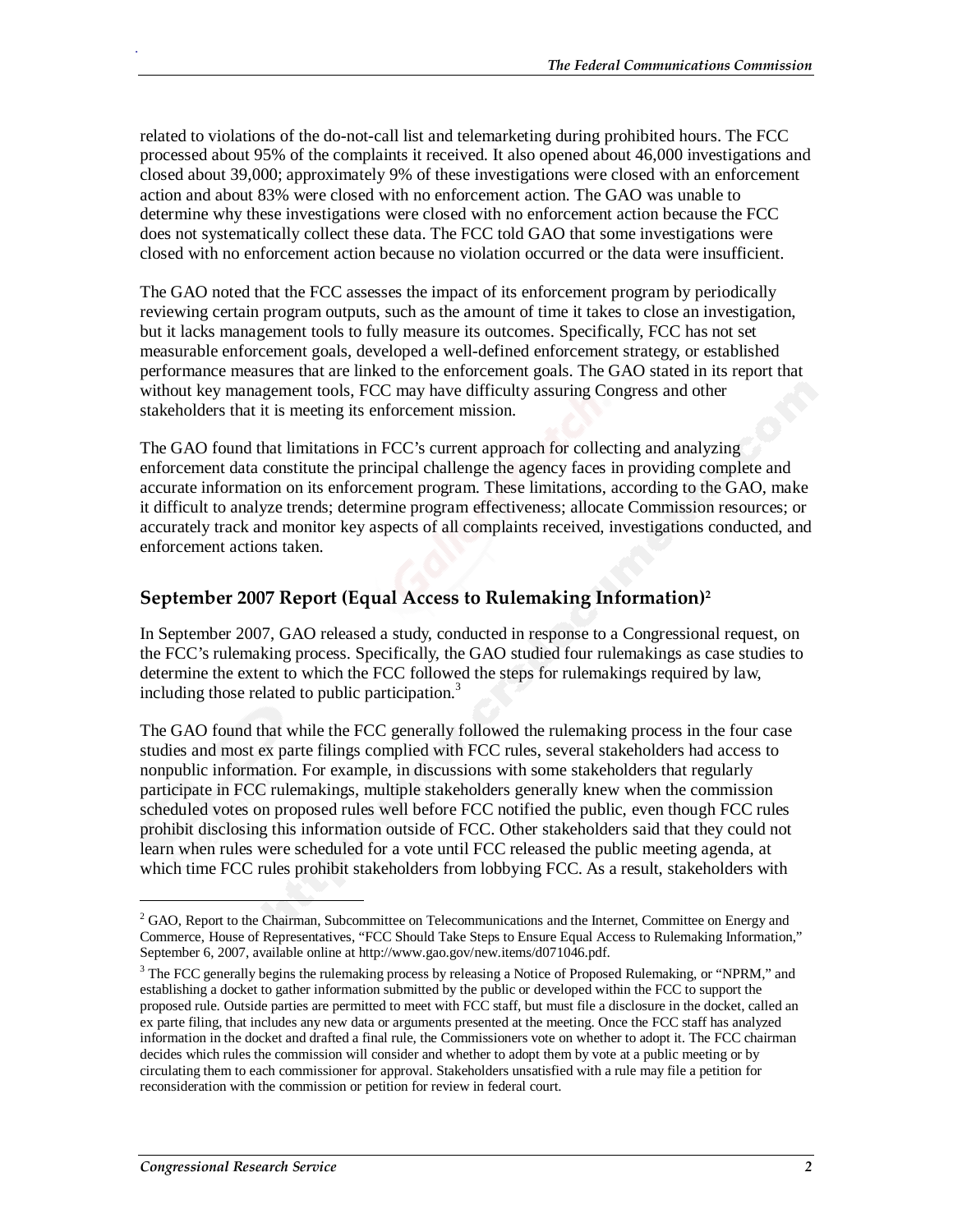advance information about which rules are scheduled for a vote would know when it would be most effective to lobby FCC, while stakeholders without this information would not.

The GAO recommended that, to ensure a fair and transparent rulemaking process, the chairman of the FCC take steps to ensure equal access to information, particularly in regard to the disclosure of information about proposed rules that are scheduled to be considered by the commission, by developing and maintaining (1) procedures to ensure that nonpublic information will not be disclosed and (2) a series of actions that will occur if the information is disclosed, such as referral to the Inspector General and providing the information to all stakeholders.

## **FCC Budget**

.

Beginning in the  $110<sup>th</sup>$  Congress, the FCC is funded through the Financial Services (House) and Financial Services and General Government (Senate) appropriations process as a single line item. Previously, it was funded through what is now the Commerce, Justice, Science appropriations process, also as a single line item.

Most of the FCC's budget is derived from regulatory fees collected by the agency rather than through a direct appropriation.<sup>4</sup> The fees, often referred to as "Section (9) fees," are collected from license holders and certain other entities (e.g., cable television systems) and deposited into an FCC account. The law gives the FCC authority to review the regulatory fees and to adjust the fees to reflect changes in its appropriation from year to year. It may also add, delete, or reclassify services under certain circumstances.

Appropriations language for FY2008 and FY2009 prohibits the use by the Commission of any excess collections received in FY2008 or any prior years. The FCC has proposed the same treatment of excess collections for FY2010. These funds remain in the FCC account and are not made available to other agencies or agency programs nor redirected into the Treasury's general fund.

### **FCC Authorization**

The FCC was last formally authorized in the FCC Authorization Act of 1990 (P.L. 101-396).

### **FY2010 Budget**

1

On July 16, 2009, the House of Representatives approved the FCC's requested FY2010 budget of \$335,794,000, with a direct appropriation of \$1 million and the remainder to be collected through regulatory fees. On July 9, 2009, the Senate Committee on Appropriations approved a budget of budget \$335,794,000, however, with no direct appropriation.

The requested budget includes funding for initiatives to modernize the Commission's information technology systems and consolidate key licensing systems to reduce costs and make licensing

<sup>&</sup>lt;sup>4</sup> The Omnibus Budget Reconciliation Act of 1993 (P.L. 103-66, 47 U.S.C. § 159) requires that the FCC annually collect fees and retain them for FCC use to offset certain costs incurred by the Commission. The FCC implemented the regulatory fee collection program by rulemaking on July 18, 1994.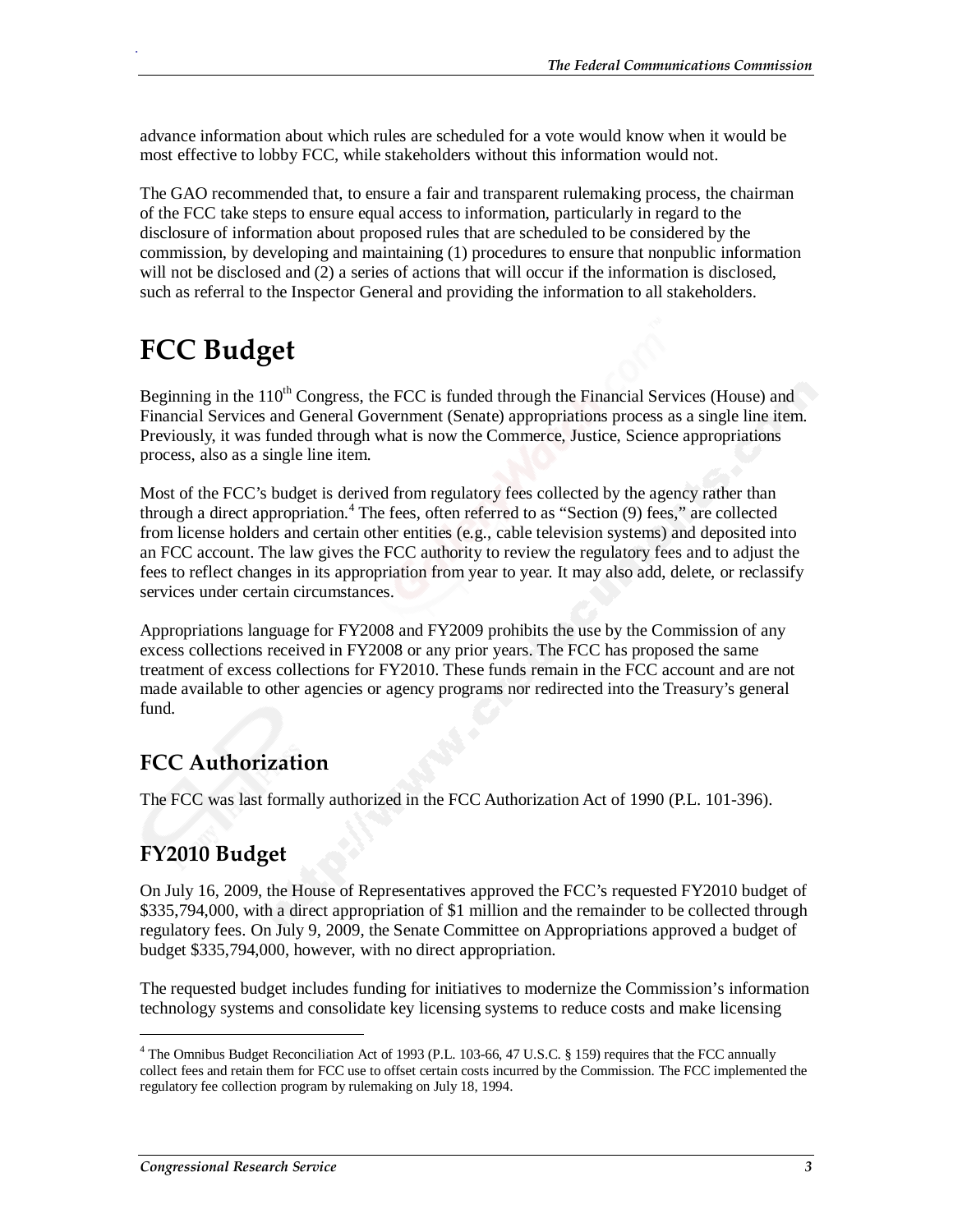processes speedier and more effective; recruit additional staffing; seek additional funding to continue the DTV transition effort; and acquire additional vehicles and equipment for resolving spectrum interference issues, particularly interference that affects public safety officials.

### **FY2009 Budget**

.

On February 23, 2009, Representative David Obey introduced H.R. 1105, the Omnibus Appropriations Act, 2009. The bill was approved by the House of Representatives and referred to the Senate, where it was placed on the Senate Legislative Calendar on February 25, 2009. H.R. 1105 would provide the FCC with a FY2009 budget of \$341,875,000, with that entire amount collected through regulatory fees (i.e., no direct appropriation); while the budget is technically \$3 million more than the FCC's original FY2009 request, that additional amount is earmarked to establish and administer a State Broadband Data and Development grant program.

The Commission originally requested a budget of \$338,874,783 for FY2009. The Commission proposed to receive a direct appropriation of \$1,000,000 and to raise the remainder, or \$337,874,783, through regulatory fees; interim funding was included as part of P.L. 110-329, ''The Consolidated Security, Disaster Assistance, and Continuing Appropriations Act, 2009.''

#### **FY2008 Budget**

The President signed a budget for the FCC of \$313 million, with a direct appropriation of \$1 million and the remainder to be collected through regulatory fees (P.L. 110-161, H.Rept. 110-197, S.Rept.  $110-128$ .<sup>5</sup>

### **FY2007 Budget**

President Bush signed the fourth Continuing Resolution (CR) (P.L. 110-5) on February 15, 2007. That CR provided funding at the FY2006 level through September 30, 2007. For FY2007, the House recommended a budget of \$294.261 million (of that figure, \$293.261 million was to be collected through regulatory fees, with a direct appropriation of \$1.0 million) (see H.Rept. 109- 520); the Senate Committee on Appropriations recommended a budget of \$301.500 million, all of which was to be collected through regulatory fees (i.e., no direct appropriation) (see S.Rept. 109- 280).

## **Overview of the FCC**

The Federal Communications Commission (FCC) is an independent Federal agency with its five members appointed by the President, subject to confirmation by the Senate. It was established by the Communications Act of 1934 (1934 Act or "Communications Act)<sup>6</sup> and is charged with

<sup>&</sup>lt;sup>5</sup> \$21.7 million above FY2007 and the same as the President's budget request.

 $6$  The Communications Act of 1934, 47 U.S.C. §151 et seq., has been amended numerous times, most significantly in recent years by the Telecommunications Act of 1996, P.L. 104-104, 110 Stat. 56 (1996). References in this report are to the 1934 Act, as amended, unless indicated. A compendium of communications-related laws is available from the House Committee on Energy and Commerce at http://energycommerce.house.gov/108/pubs/108-D.pdf. It includes selected Acts within the jurisdiction of the Committee, including the Communications Act of 1934, (continued...)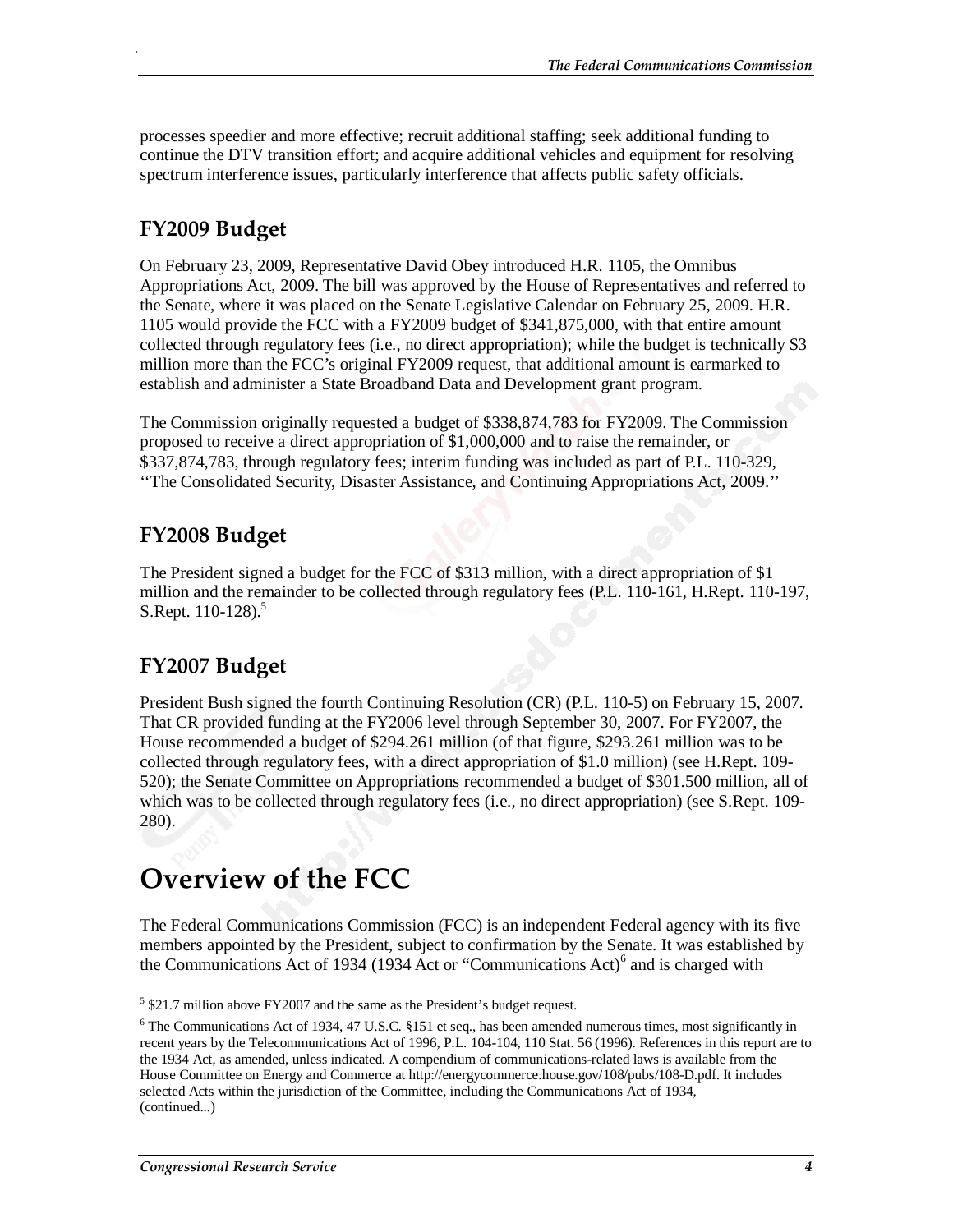regulating interstate and international communications by radio, television, wire, satellite, and cable.<sup>7</sup> The mission of the FCC is to ensure that the American people have available, "without discrimination on the basis of race, color, religion, national origin, or sex, a rapid, efficient, Nationwide, and worldwide wire and radio communication service with adequate facilities at reasonable charges."<sup>8</sup>

The 1934 Act is divided into titles and sections that describe various powers and concerns of the Commission<sup>9</sup>

- Title I—FCC Administration and Powers. The 1934 Act originally called for a commission consisting of seven members, but that number was reduced to five in 1983. Commissioners are appointed by the President and approved by the Senate to serve five-year terms; the President designates one member to serve as chairman. No more than three commissioners may come from the political party of the President. Title I empowers the Commission to create divisions or bureaus responsible for specific work assigned and to structure itself as it chooses.
- Title II—Common carrier regulation, primarily telephone regulation, including circuit-switched telephone services offered by cable companies. Common carriers are communication companies that provide facilities for transmission but do not originate messages, such as telephone and microwave providers. The 1934 Act limits FCC regulation to interstate and international common carriers, although a joint federal-state board coordinates regulation between the FCC and state regulatory commissions.
- Title III—Broadcast station requirements. Much existing broadcast regulation was established prior to 1934 by the Federal Radio Commission and most provisions of the Radio Act of 1927 were subsumed into Title III of the 1934 Act. Sections 303-307 define many of the powers given to the FCC with respect to broadcasting; other sections define limitations placed upon it. For example, section 326 of Title III prevents the FCC from exercising censorship over broadcast stations. Also, parts of the U.S. code are linked to the Communications Act. For example, 18 U.S.C. 464 makes obscene or indecent language over a broadcast station illegal.
- Title IV—Procedural and administrative provisions, such as hearings, joint boards, judicial review of the FCC's orders, petitions, and inquiries.

<u>.</u>

.

<sup>(...</sup>continued)

Telecommunications Act of 1996, Communications Satellite Act of 1962, National Telecommunications and Information Administration Organizations Act, Telephone Disclosure and Dispute Resolution Act, Communications Assistance for Law Enforcement Act, as well as additional communications statutes and selected provisions from the United States Code. The compendium was last amended on December 31, 2002.

<sup>&</sup>lt;sup>7</sup> See About the FCC, available online at http://www.fcc.gov/aboutus.html.

<sup>8</sup> 47 U.S.C. §151.

<sup>&</sup>lt;sup>9</sup> When Congress established the FCC in 1934, it merged responsibilities previously assigned to the Federal Radio Commission, the Interstate Commerce Commission, and the Postmaster General into a single agency, divided into three bureaus, Broadcast, Telegraph, and Telephone. See Analysis of the Federal Communications Commission, Fritz Messere, available online at http://www.oswego.edu/~messere/FCC1.html and the Museum of Broadcast Communications Archive at http://www.museum.tv/archives/etv/F/htmlF/federalcommu/federalcommu.htm for additional information on the history of the FCC.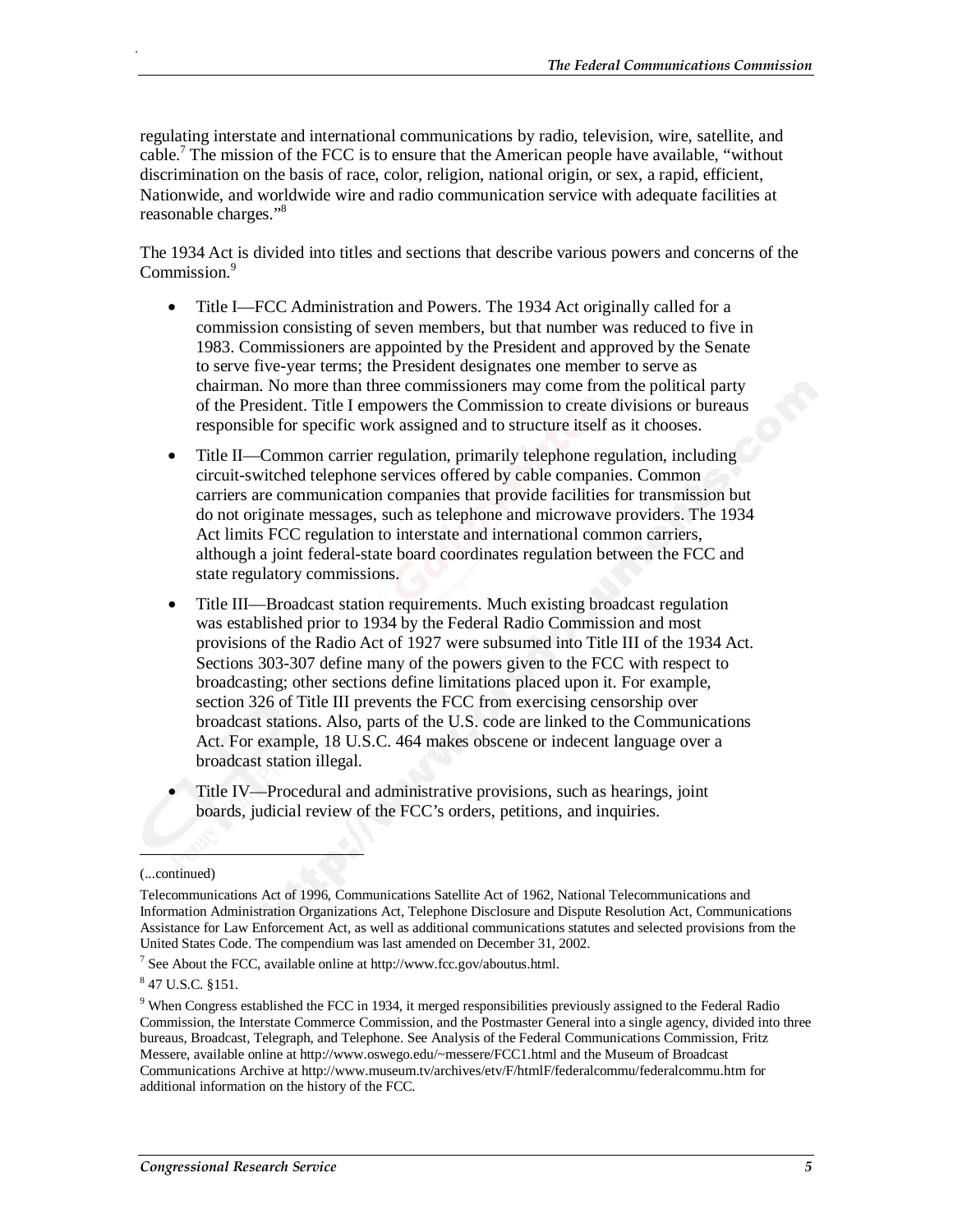- Title V—Penal provisions and forfeitures, such as violations of rules and regulations.
- Title VI—Cable communications, such as the use of cable channels and cable ownership restrictions, franchising, and video programming services provided by telephone companies.
- Title VII—Miscellaneous provisions and powers, such as war powers of the President, closed captioning of public service announcements, and telecommunications development fund.

#### **FCC Structure**

.

The FCC is directed by five Commissioners appointed by the President and confirmed by the Senate for five-year terms (except when filling an unexpired term). The President designates one of the Commissioners to serve as Chairperson. Only three Commissioners may be members of the same political party. None of them can have a financial interest in any Commission-related business. The five Commissioners are:

- Julius Genachowski
- Michael Copps
- Robert McDowell
- Mignon Clyburn
- Meredith Attwell.

The day-to-day functions of the FCC are carried out by seven bureaus and 10 offices. The current basic structure of the FCC was established in 2002 as part of the agency's effort to better reflect the industries it regulates. The seventh bureau, the Public Safety and Homeland Security Bureau, was established in 2006.

The bureaus process applications for licenses and other filings, analyze complaints, conduct investigations, develop and implement regulatory programs, and participate in hearings, among other things. The offices provide support services. Bureaus and offices often collaborate when addressing FCC issues. $10^{\circ}$ The Bureaus hold the following responsibilities:

- Wireline Competition Bureau—Administers the FCC's policies concerning common carriers—the companies that provide long distance and local service to consumers and businesses. These companies provide services such as voice, data, and other telecommunication transmission services.
- Enforcement Bureau—Enforces FCC rules, orders, and authorizations.
- Wireless Telecommunications Bureau—Handles all FCC domestic wireless telecommunications programs and policies. $11$  Wireless communications services include cellular, paging, personal communications services, public safety, and

<sup>&</sup>lt;sup>10</sup> FCC Fact Sheet, available at http://www.fcc.gov/cgb/consumerfacts/aboutfcc.html.

 $11$  Except those involving satellite communications broadcasting, including licensing, enforcement, and regulatory functions. These functions are handled by the International Bureau.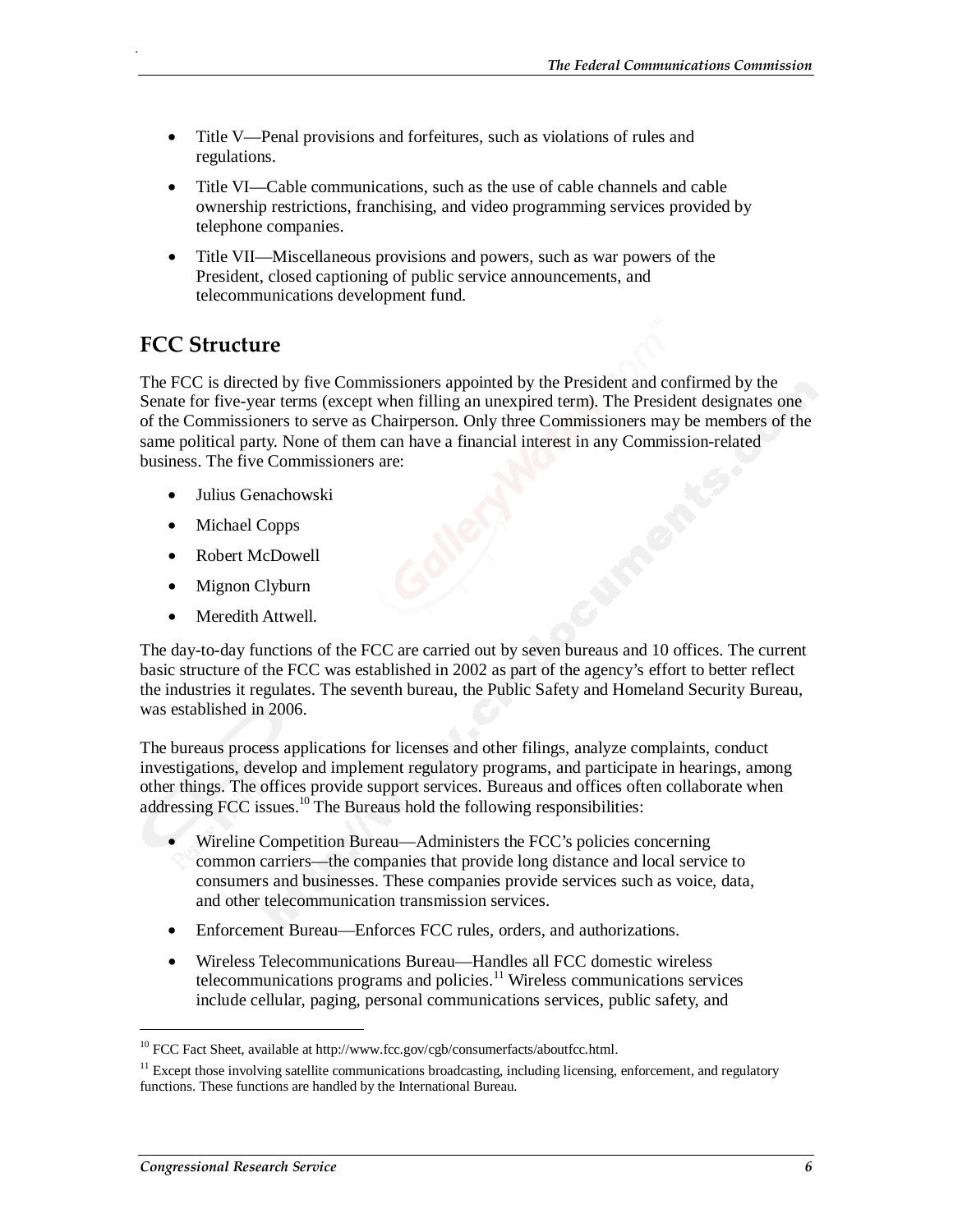other commercial and private radio services. This bureau also is responsible for implementing the competitive bidding authority for spectrum auctions.

- Media Bureau—Develops, recommends, and administers the policy and licensing programs relating to electronic media, including cable television, broadcast television and radio in the United States and its territories.
- Consumer & Governmental Affairs Bureau—Addresses all types of consumerrelated matters from answering questions and responding to consumer complaints to distributing consumer education materials.
- International Bureau—Administers the FCC's international telecommunications policies and obligations.
- Public Safety and Homeland Security Bureau—Addresses issues such as public safety communications, alert and warning of U.S. citizens, continuity of government operations and continuity of operations planning, and disaster management coordination and outreach.<sup>12</sup>

The only FCC office that conducts regulatory proceedings is the Office of Engineering and Technology, which advises the FCC on engineering matters. However, the Office of Administrative Law Judges also conducts hearings and issues initial decisions. Other offices are the Office of Communication Business Opportunities, Office of the General Counsel, Office of the Inspector General, Office of Legislative Affairs, Office of the Managing Director, Office of Media Relations, Office of Strategic Planning and Policy Analysis, and Office of Workplace Diversity.<sup>13</sup>

### **FCC Strategic Plan**

In 2003, the FCC adopted a five-year strategic plan promoting six goals relating to broadband, competition, spectrum, media, homeland security, and FCC modernization. In September 2005, the FCC updated this plan with new descriptions of each goal and incorporating "public safety" into its homeland security goal.14 The latest status report on the strategic plan was presented at an FCC open meeting on January 17, 2008.<sup>15</sup> According to the plan:

• **Broadband.** All Americans should have affordable access to robust and reliable broadband products and services. Regulatory policies must promote technological neutrality, competition, investment, and innovation to ensure that broadband service providers have sufficient incentive to develop and offer such products and services.<sup>16</sup>

<u>.</u>

.

 $12$  For additional information on this bureau, which was formally established in September 2006, please refer to http://www.fcc.gov/pshs/.

<sup>&</sup>lt;sup>13</sup> Responsibilities of each of the offices is detailed online at the FCC website at http://www.fcc.gov/aboutus.html.

<sup>&</sup>lt;sup>14</sup> The FCC Strategic Plans for FY2003-FY2008 and FY2006-FY2011 are available online at http://www.fcc.gov/omd/ strategicplan/. The Strategic Plans provide a good reference for the background, mission, and general goals of the FCC. The Strategic Plan also contains a more detailed breakdown and discussion of each of the objectives that comprise each goal.

<sup>&</sup>lt;sup>15</sup> The presentations for this meeting are available online at http://www.fcc.gov/realaudio/presentations/2008/011708/.

<sup>&</sup>lt;sup>16</sup> FCC Strategic Plan, FY2006-FY2011, p. 3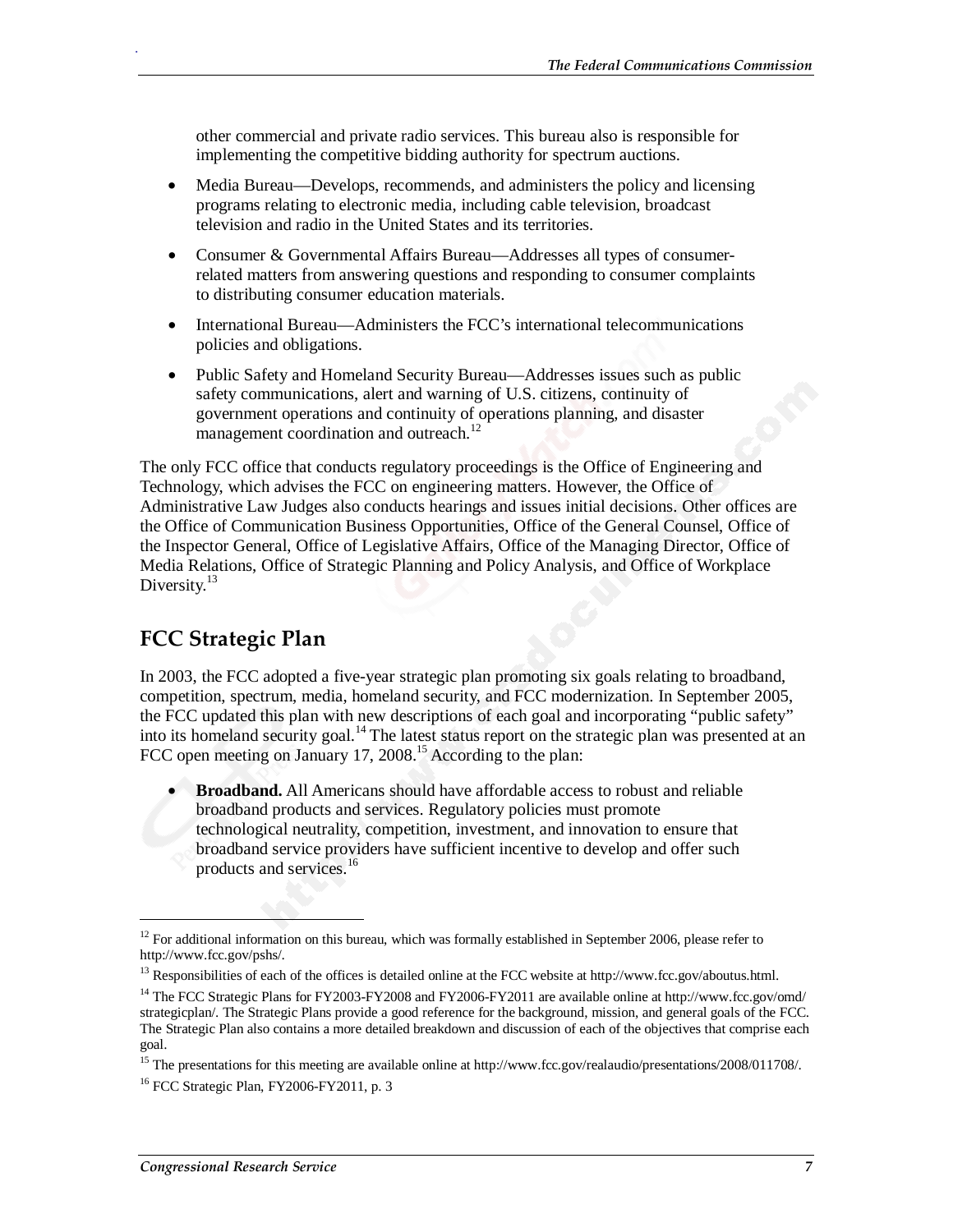- **Competition.** Competition in the provision of communications services, both domestically and overseas, supports the Nation's economy. The competitive framework for communications services should foster innovation and offer consumers reliable, meaningful choice in affordable services.<sup>17</sup>
- **Spectrum.** Efficient and effective use of non-federal spectrum domestically and internationally promotes the growth and rapid deployment of innovative and efficient communications technologies and services.<sup>18</sup>
- **Media.** The nation's media regulations must promote competition and diversity and facilitate the transition to digital modes of delivery.<sup>19</sup>
- **Public Safety and Homeland Security.** Communications during emergencies and crises must be available for public safety, health, defense, and emergency personnel, as well as all consumers in need. The Nation's critical communications infrastructure must be reliable, interoperable, redundant, and rapidly restorable. $^{20}$
- **FCC Modernization.** The FCC shall strive to be a highly productive, adaptive, and innovative organization that maximizes the benefit to stakeholders, staff, and management from effective systems, processes, resources, and organizational culture.

## **Proposals for Change**

Proposals for change at the FCC can be characterized as either "procedural" changes that focus on the manner in which the agency conducts its business or "substantial" changes that focus on the manner in which the FCC regulates the communications industry.

### **Potential Procedural Changes**

Some of procedural changes under consideration would require new legislation (e.g., Sunshine rules), while others could be achieved through internal FCC action.

#### **Adoption/Release of Orders**

The FCC often adopts orders and issues press releases with a summary of the order weeks or even months prior to releasing the order itself. For example, the Triennial Review, which dealt with controversial issues relating to competition in the local telecommunications market, and the 800 MHz order, which dealt with controversial and technically complicated issues related to interference to public safety communications, were released six months and one month, respectively, after they were officially adopted by the Commission. Some congressional

 $17$  Ibid.

<u>.</u>

.

 $18$  Ibid.

 $19$  Ibid.

 $20$  Ibid.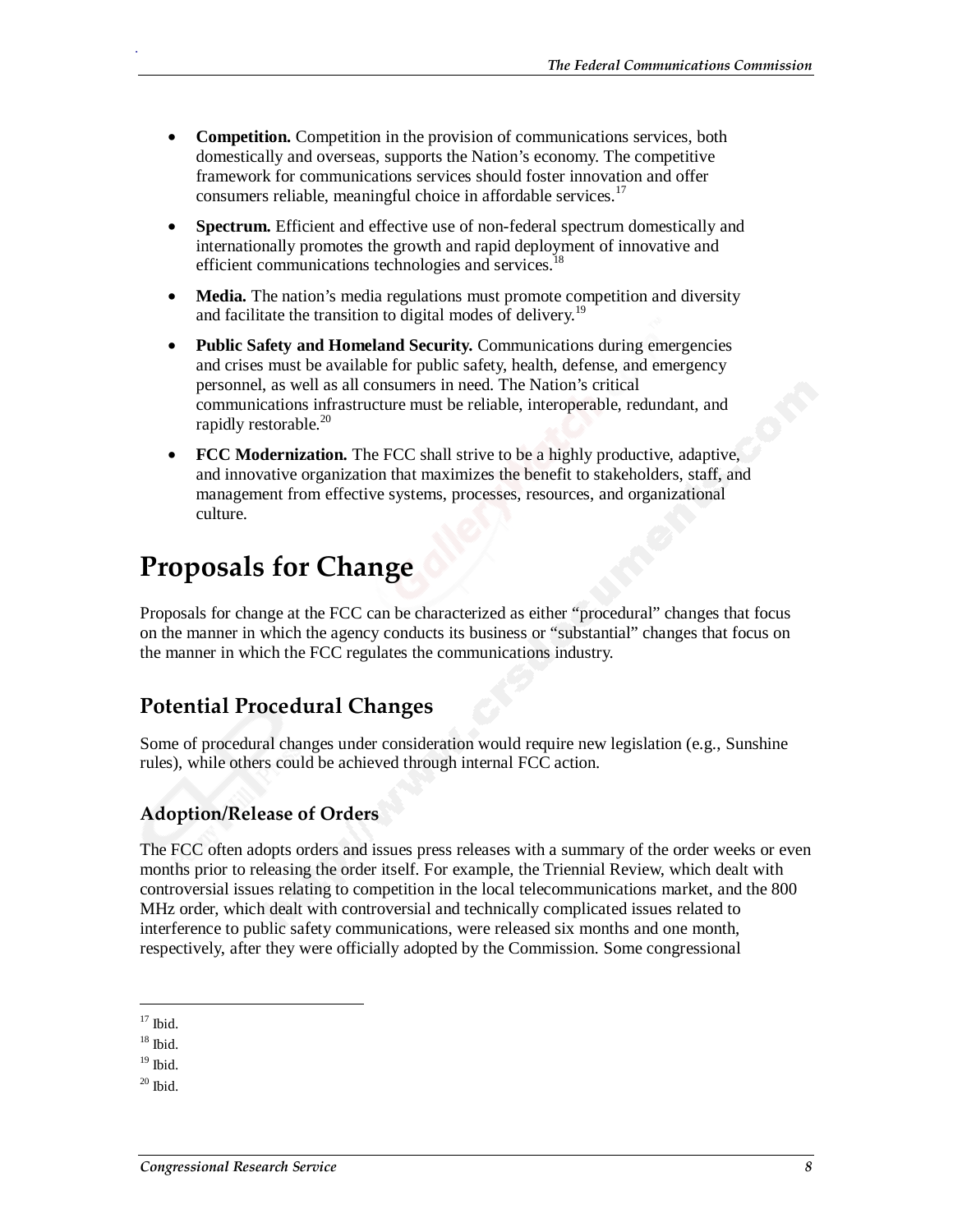policymakers have discussed instituting a "shot clock," which would require the FCC to issue the actual order within a set time frame after it adopts the order and issues a press release.

#### **Sunshine Rules**

.

Under current "sunshine laws,"<sup>21</sup> only two commissioners may meet outside the construct of an official "open meeting." While such a requirement, in theory, promotes open discussion of issues under consideration, in reality, most Commission business is conducted by circulating drafts of orders for comment. Further, the open meeting requirement may actually hinder discussion among the commissioners, especially in cases where the disagreement on the draft is significant. In such cases, it might be possible for further compromise if a third or fourth commissioner could be involved in the discussion. While the FCC cannot institute such changes without Congressional amendment to current sunshine requirements, it could be useful to study how other agencies, which do not employ circulation as much as the FCC, work through contentious issues on their agendas. In the past, criticism has been aimed at the sunshine requirements because they could be seen as pushing too much power to the staff and not allowing more than two commissioners to be in the same room at one time. $^{22}$ 

#### **Timeliness**

Some of the basic work of the FCC affects the every day function of the telecommunication industry (e.g., license transfers for mergers and sales and license renewals). Some policymakers have expressed concern that these processes take too long to complete. Similar to views concerning more complicated regulatory actions such as rulemaking proceedings, these policymakers believe there should be a strict time limit on how long these actions may take to complete. Such time limits, they state, would provide further operational certainty within the industry.

#### **Enforcement**

<u>.</u>

Enforcement of agency rules is currently the responsibility of the FCC's Enforcement Bureau. Previously, enforcement responsibilities were held by a division within each bureau. For example, enforcement of "slamming"<sup>23</sup> was done by a division within what was then the Common Carrier Bureau (now called the Wireline Competition Bureau). Some policymakers have questioned

 $21$  The Government in the Sunshine Act, P.L. 94-409, was passed in 1976. It requires that all federal agencies with units that work independently of each other hold their meetings in public session. The bill explicitly defined meetings as essentially any gathering. Many federal agencies, most notably the independent regulatory agencies, including the FCC, are headed by multiple commissioners. These agencies make most of their decisions through discussions and voting by the board or commission members. This law was created so that these meetings would be in the public domain for all to review. Additional information on this law is available online at http://www.everything2.com/index.pl?node\_id= 1161139.

<sup>&</sup>lt;sup>22</sup> "Stevens to Continue Listening Sessions, But Sees Telecommunications Bill by July," Daily Report for Executives, No. 51, March 17, 2005, Page A-1. This article is available online at http://ippubs.bna.com/IP/BNA/der.nsf/ SearchAllView/96C56942C092C93B85256FC70014F11F?Open&highlight=FCC,SUNSHINE.

<sup>&</sup>lt;sup>23</sup> "Slamming" is the illegal practice of changing a consumer's telephone service, whether local, intralata service, or interlata service (including state to state, in state and international long distance), without permission. See http://www.fcc.gov/slamming/ for additional information.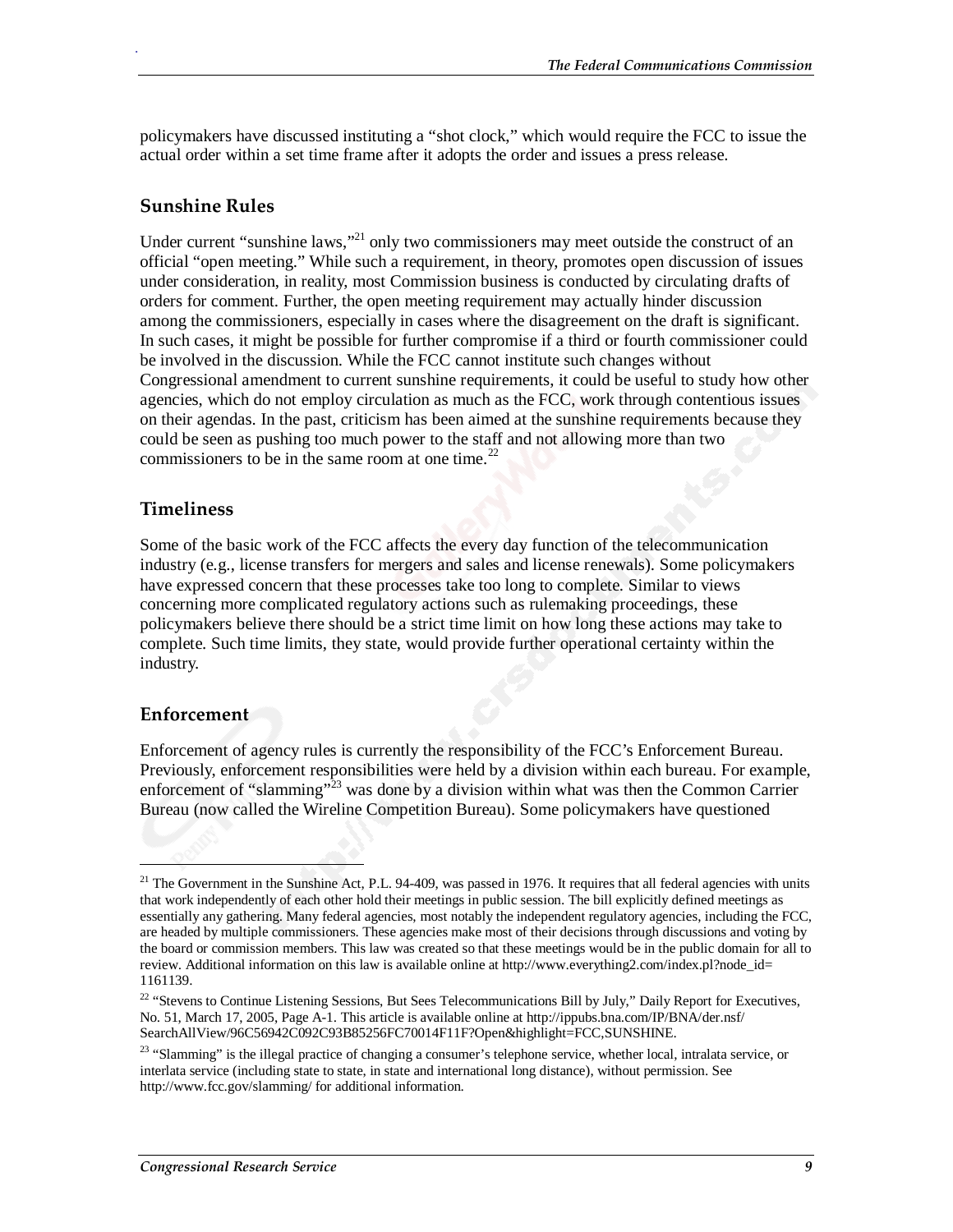whether the current "unified" structure is more effective than the previous "diversified" structure and have suggested studying the issue.

#### **Potential Substantive Changes**

.

While the changes discussed above could be made by the FCC absent Congressional action, other, more significant changes would likely require the passage of legislation. In fact, the FCC has restructured over the past few years to better reflect the telecommunications industry, but it is still required to adhere to the statutory requirements of its governing legislation, the Communications Act of 1934. Title I of the 1934 Act gives the FCC the authority to structure itself in the manner it believes will allow it to best fulfill its responsibilities; however, from a practical standpoint, the FCC may not be able to restructure to the extent needed to implement significant changes unless changes are made to the 1934 Act itself.

Some policymakers have been critical of the FCC and the manner in which it regulates various sectors of the telecommunications industry—telephone, cable television, radio and television broadcasting, and some aspects of the Internet. These policymakers, including some in Congress, and various interest group and think tank experts, have long called for varying degrees and types of reform to the FCC. Some have called for significantly downsizing the agency by eliminating its regulatory functions and transforming it into an enforcement agency.<sup>24</sup> Others have suggested abolishing the agency and parceling out its functions to other agencies.<sup>25</sup> Others still call for more regulation (e.g., indecency).

For additional information about changes to the regulation of various telecommunications services, see CRS Report RS22444, *Net Neutrality: Background and Issues*, by Angele A. Gilroy, and CRS Report RL33034, *Telecommunications Act: Competition, Innovation, and Reform*, by Charles B. Goldfarb.

## **Additional Reading**

#### CRS Report RS22444, *Net Neutrality: Background and Issues*, by Angele A. Gilroy.

CRS Report RL33034, *Telecommunications Act: Competition, Innovation, and Reform*, by Charles B. Goldfarb.

CRS Report RL33542, *Broadband Internet Regulation and Access: Background and Issues*, by Angele A. Gilroy and Lennard G. Kruger.

"Reforming the FCC," Conference, held by Public Knowledge (see http://www.publicknowledge.org) and the Silicon Flatirons Center at the University of Colorado

<sup>&</sup>lt;sup>24</sup> See, for example, "How to Reform the FCC," by Randolph J. May, June 21, 2004, available at http://news.com.com/ How+to+reform+the+FCC/2010-1071\_3-5236715.html.

 $^{25}$  For example, under such a scenario, the FCC would no longer be responsible for reviewing and approving mergers between companies; instead, the Department of Justice would provide anti-trust review. See, e.g., "Why the FCC Should Die," by Declan McCullagh, June 7, 2004, available online at http://news.com.com/2010-1028-5226979.html; and "Law and Disorder in Cyberspace: Abolish the FCC and Let Common Law Rule the Telecosm," 1997, information available at http://www.phuber.com/huber/cl/cl.htm.